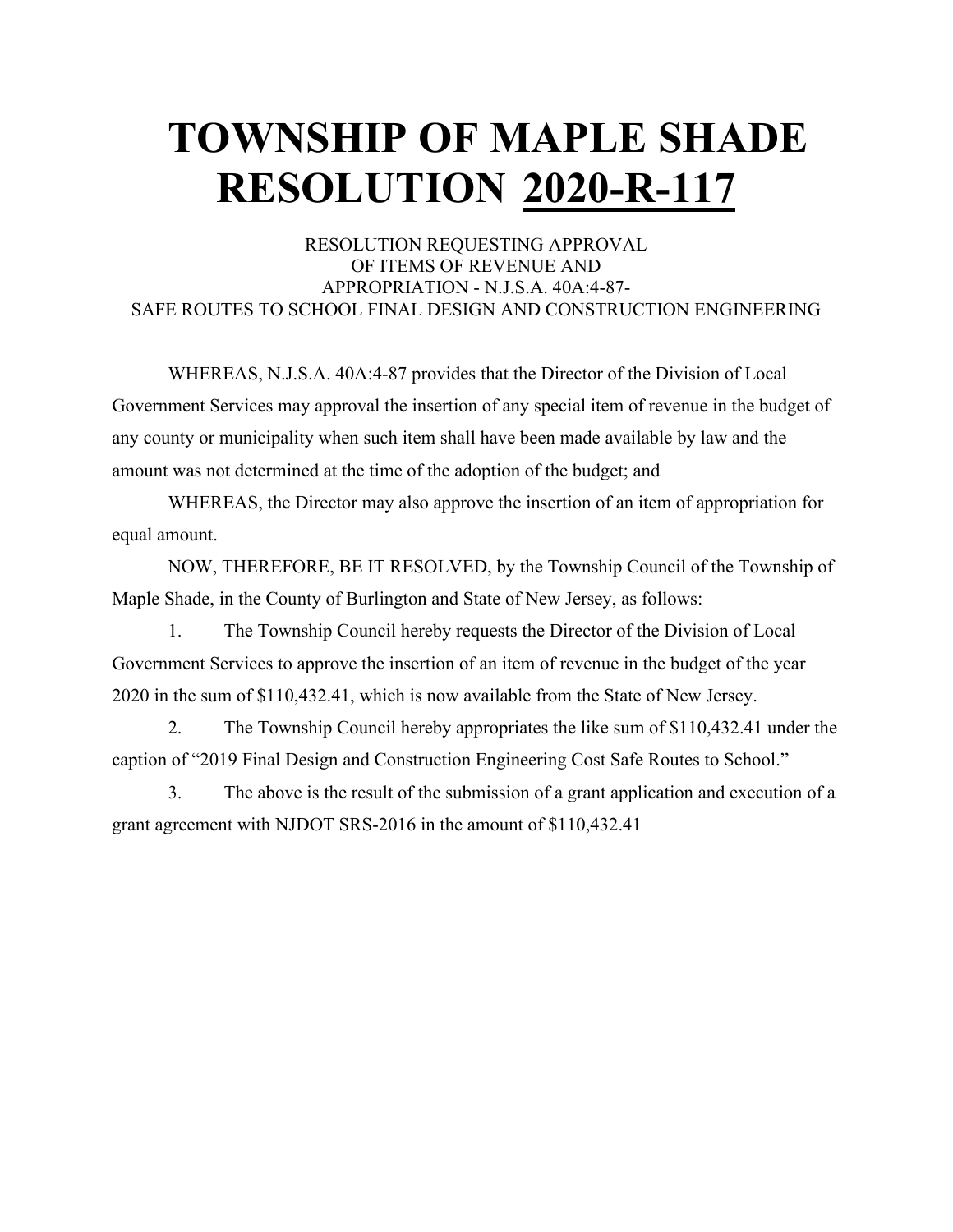#### **CERTIFICATION**

I hereby certify the foregoing to be a true copy of a Resolution adopted by the Maple Shade Township Council at a meeting held on July 23, 2020.

#### Andrea T. McVeigh, Township Clerk

 $\overline{\mathcal{L}}$ 

| $L$ $\cap$ $L$ $L$ . $J$ $U$ $I$ $V$ $L$ $J$ , $L$ $V$ $L$ $V$ |               |               |             |             |                |               |  |  |
|----------------------------------------------------------------|---------------|---------------|-------------|-------------|----------------|---------------|--|--|
| COUNCIL                                                        | <b>MOTION</b> | <b>SECOND</b> | <b>AYES</b> | <b>NAYS</b> | <b>ABSTAIN</b> | <b>ABSENT</b> |  |  |
| Kauffman                                                       |               | X             | x           |             |                |               |  |  |
| Manchello                                                      |               |               | х           |             |                |               |  |  |
| <b>Nunes</b>                                                   | x             |               | x           |             |                |               |  |  |
| Wiest                                                          |               |               |             |             |                |               |  |  |
| Volpe                                                          |               |               | x           |             |                |               |  |  |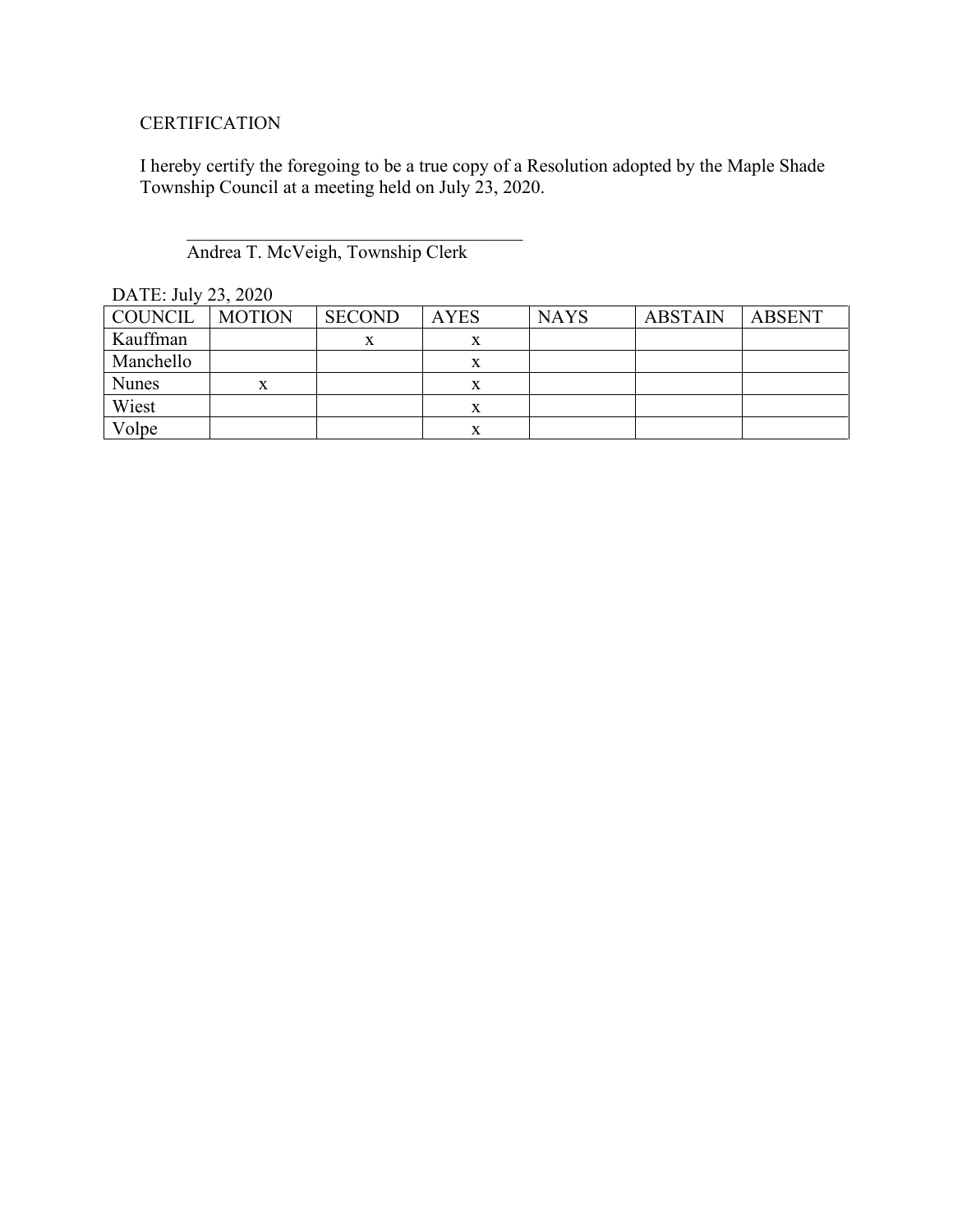#### AWARD OF CONTRACT TO ABS ELECTRIC, INC. FOR PARK AVENUE WASTEWATER TREATMENT PLANT IMPROVEMENTS – PHASE I – LIGHTING AND ELECTRICAL FOR THE AMOUNT OF \$58,530.00

WHEREAS, the Township Council has determined to provide for improvements to the Park Avenue wastewater treatment plant – Phase I – Lighting and Electrical, same being more particularly described in specifications which are on file in the Office of the Township Clerk and available for public inspection during regular business hours, and it appearing that the cost of the aforementioned items will be paid with Municipal Funds and will exceed the applicable bid threshold;

WHEREAS, the Township Engineer has publicly advertised for bids and has received and opened bids on July 16, 2020 for the purpose of awarding a contract for the aforementioned purpose and the Township Manager has informed the Township Council that a certain entity is the lowest, qualified responsible bidder for said contract and has recommended that the Township Council award said contract or reject said bids within sixty (60) days as required by N.J.S.A. 40A:11-4; and

WHEREAS, the Township's Chief Financial Officer, as required by N.J.A.C. 5:30-1, has certified that there are sufficient funds available for the purpose of awarding a contract to said entity, said certification being attached hereto and made a part hereof.

NOW, THEREFORE, BE IT RESOLVED, by the Township Council of the Township of Maple Shade, in the County of Burlington and State of New Jersey, as follows:

1. That the Township Council, based upon the aforementioned certificate, hereby declares that there are sufficient funds available for the aforesaid purpose, and the Township Council hereby directs that the hereinafter expenditure be charged against:

2. That the Township Council, for the aforementioned reasons, hereby declares that ABS Electric, Inc., 298 Richwood Road, Monroeville, New Jersey (08343) is the lowest qualified bidder for the aforementioned contract and hereby awards a contract to the said entity for the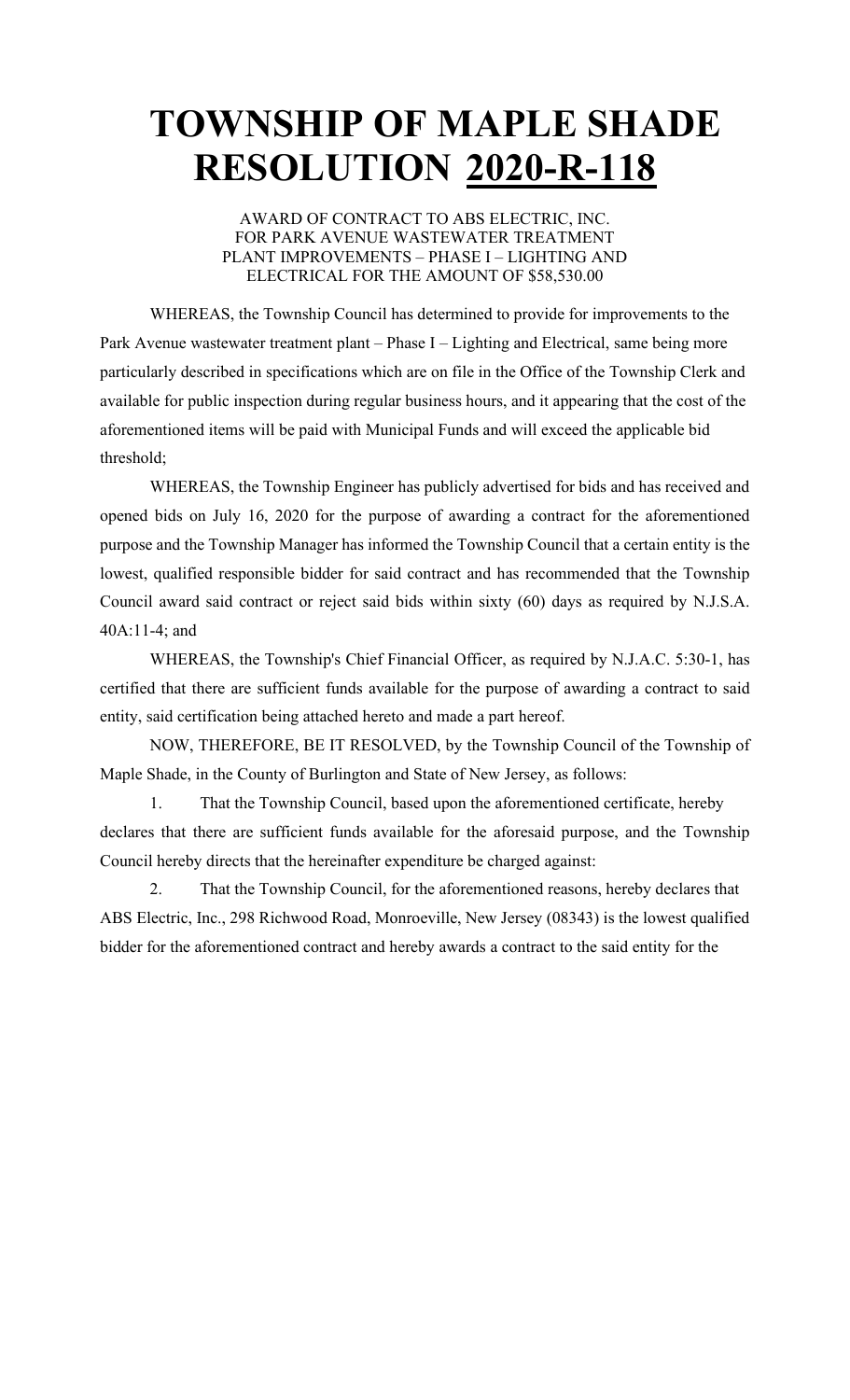aforesaid purpose for the amount of \$58,530.00, representing bid items 1 through 15, in accordance with the terms and conditions of the Bid Proposal, the Notice to Bidders and Specifications, copies of which are on file in the Office of the Township Clerk and available for public inspection during regular business hours.

3. That the Township Council hereby directs the Township Clerk to return the bid securities to any unsuccessful bidders in accordance with N.J.S.A. 40A:11-4.

4. That the Township Council hereby directs the Township Mayor and Clerk execute any contract documents which are necessary to effectuate the terms of this Resolution and which shall be prepared by or reviewed by the Office of the Township Attorney.

#### **CERTIFICATION**

I hereby certify the foregoing to be a true copy of a Resolution adopted by the Maple Shade Township Council at a meeting held on July 23, 2020.

Andrea T. McVeigh, Township Clerk

 $\overline{\mathcal{L}}$ 

| $L/L1L$ , $JUYLJ$ , $LUZU$ |               |               |             |             |                |               |  |
|----------------------------|---------------|---------------|-------------|-------------|----------------|---------------|--|
| COUNCIL                    | <b>MOTION</b> | <b>SECOND</b> | <b>AYES</b> | <b>NAYS</b> | <b>ABSTAIN</b> | <b>ABSENT</b> |  |
| Kauffman                   |               | x             |             |             |                |               |  |
| Manchello                  |               |               |             |             |                |               |  |
| <b>Nunes</b>               | x             |               |             |             |                |               |  |
| Wiest                      |               |               |             |             |                |               |  |
| Volpe                      |               |               |             |             |                |               |  |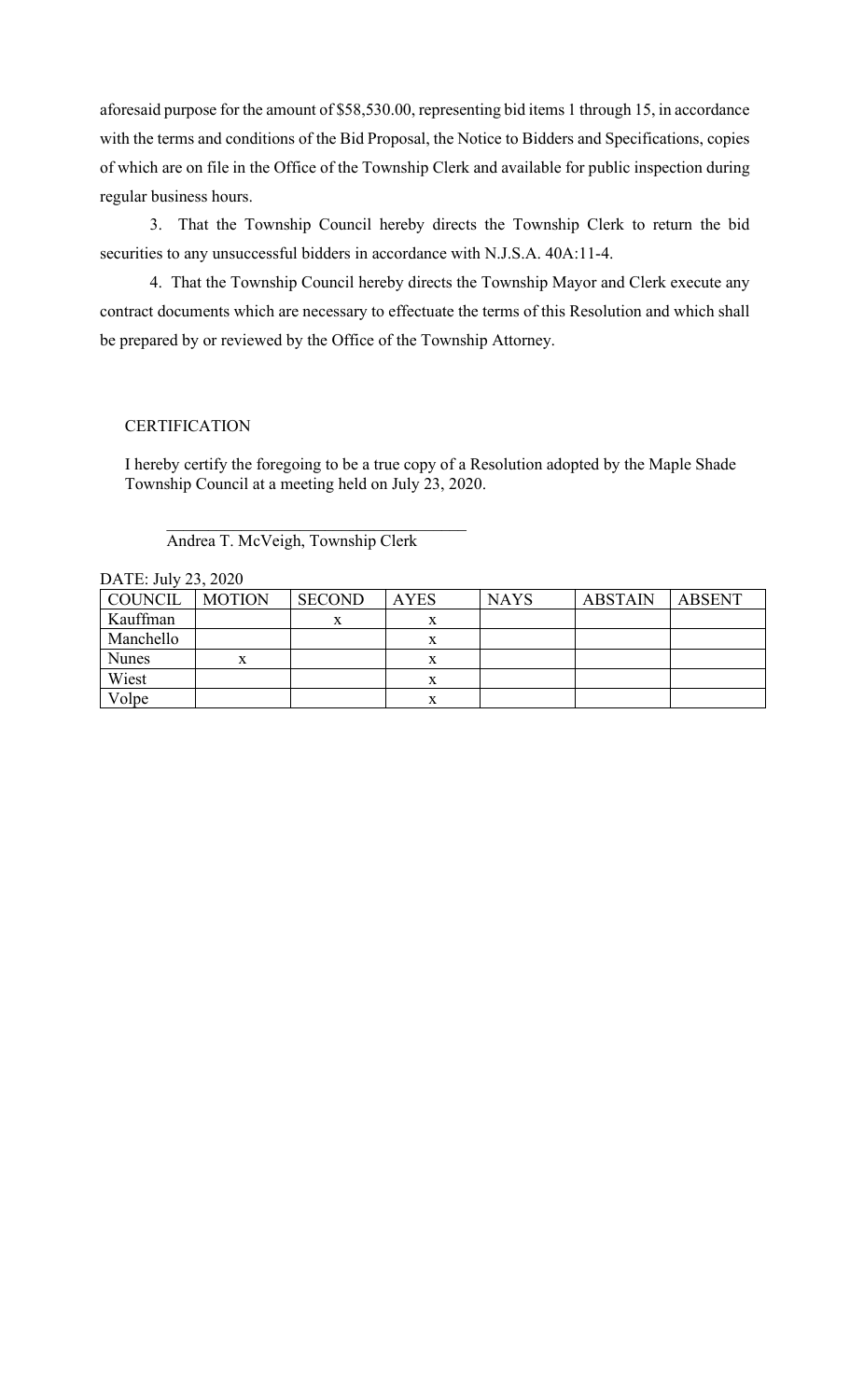#### AWARD OF CONTRACT TO FORD W. HALL COMPANY FOR THE PURCHASE OF AN ALGAE BRUSH CLEANING SYSTEM FOR THE AMOUNT OF \$57,420.00

WHEREAS, the Township Council has determined to provide for the purchase of an algae brush cleaning system, same being more particularly described in specifications which are on file in the Office of the Township Clerk and available for public inspection during regular business hours, and it appearing that the cost of the aforementioned items will be paid with Municipal Funds and will exceed the applicable bid threshold; and

WHEREAS, the Township Utility Engineer has publicly advertised for bids and has received and opened bids on July 16, 2020 for the purpose of awarding a contract for the aforementioned purpose and the Township Manager has informed the Township Council that a certain entity is the lowest, qualified responsible bidder for said contract and has recommended that the Township Council award said contract or reject said bids within sixty (60) days as required by N.J.S.A. 40A:11-4; and

WHEREAS, the Township's Chief Financial Officer, as required by N.J.A.C. 5:30-1, has certified that there are sufficient funds available for the purpose of awarding a contract to said entity, said certification being attached hereto and made a part hereof.

NOW, THEREFORE, BE IT RESOLVED, by the Township Council of the Township of Maple Shade, in the County of Burlington and State of New Jersey, as follows:

1. That the Township Council, based upon the aforementioned certificate, hereby declares that there are sufficient funds available for the aforesaid purpose, and the Township Council hereby directs that the hereinafter expenditure be charged against:

2. That the Township Council, for the aforementioned reasons, hereby declares that Ford W. Hall Company, 301 Lower Hines Creek Road, Richmond, KY (40475) is the lowest qualified bidder for the aforementioned contract and hereby awards a contract to the said entity for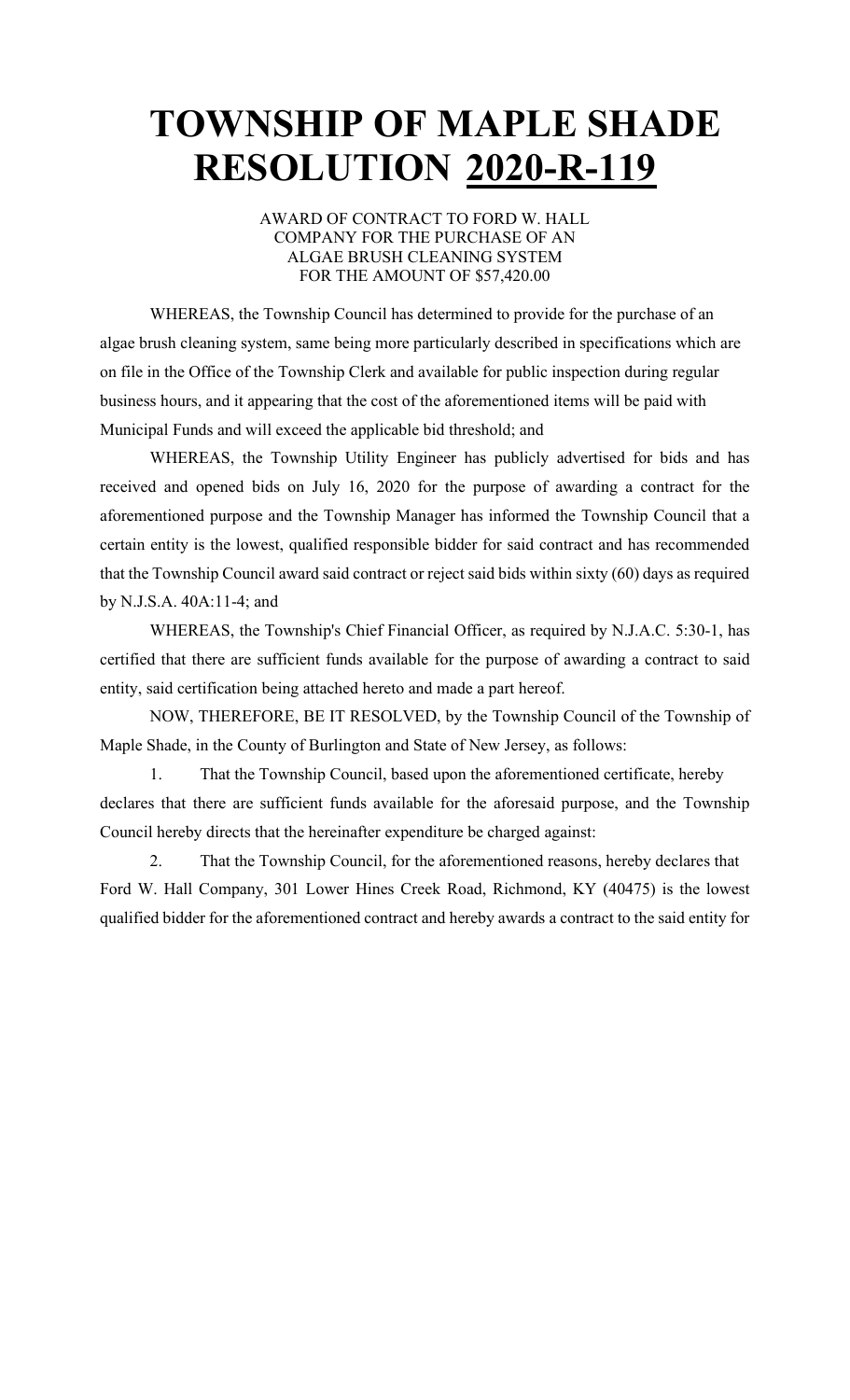the aforesaid purpose for the amount of \$57,420.00, representing bid items 1 through 4 inclusive as available funding permits, in accordance with the terms and conditions of the Bid Proposal, the Notice to Bidders and Specifications, copies of which are on file in the Office of the Township Clerk and available for public inspection during regular business hours.

3. That the Township Council hereby directs the Township Clerk to return the bid securities to any unsuccessful bidders in accordance with N.J.S.A. 40A:11-4.

4. That the Township Council hereby directs the Township Mayor and Clerk execute any contract documents which are necessary to effectuate the terms of this Resolution and which shall be prepared by or reviewed by the Office of the Township Attorney.

#### **CERTIFICATION**

I hereby certify the foregoing to be a true copy of a Resolution adopted by the Maple Shade Township Council at a meeting held on July 23, 2020.

Andrea T. McVeigh, Township Clerk

 $\overline{\mathcal{L}}$ 

| DATE, $JUY \sim J$ , $2020$ |               |               |             |             |                |               |  |  |
|-----------------------------|---------------|---------------|-------------|-------------|----------------|---------------|--|--|
| <b>COUNCIL</b>              | <b>MOTION</b> | <b>SECOND</b> | <b>AYES</b> | <b>NAYS</b> | <b>ABSTAIN</b> | <b>ABSENT</b> |  |  |
| Kauffman                    |               | X             | х           |             |                |               |  |  |
| Manchello                   |               |               |             |             |                |               |  |  |
| <b>Nunes</b>                | X             |               |             |             |                |               |  |  |
| Wiest                       |               |               |             |             |                |               |  |  |
| Volpe                       |               |               |             |             |                |               |  |  |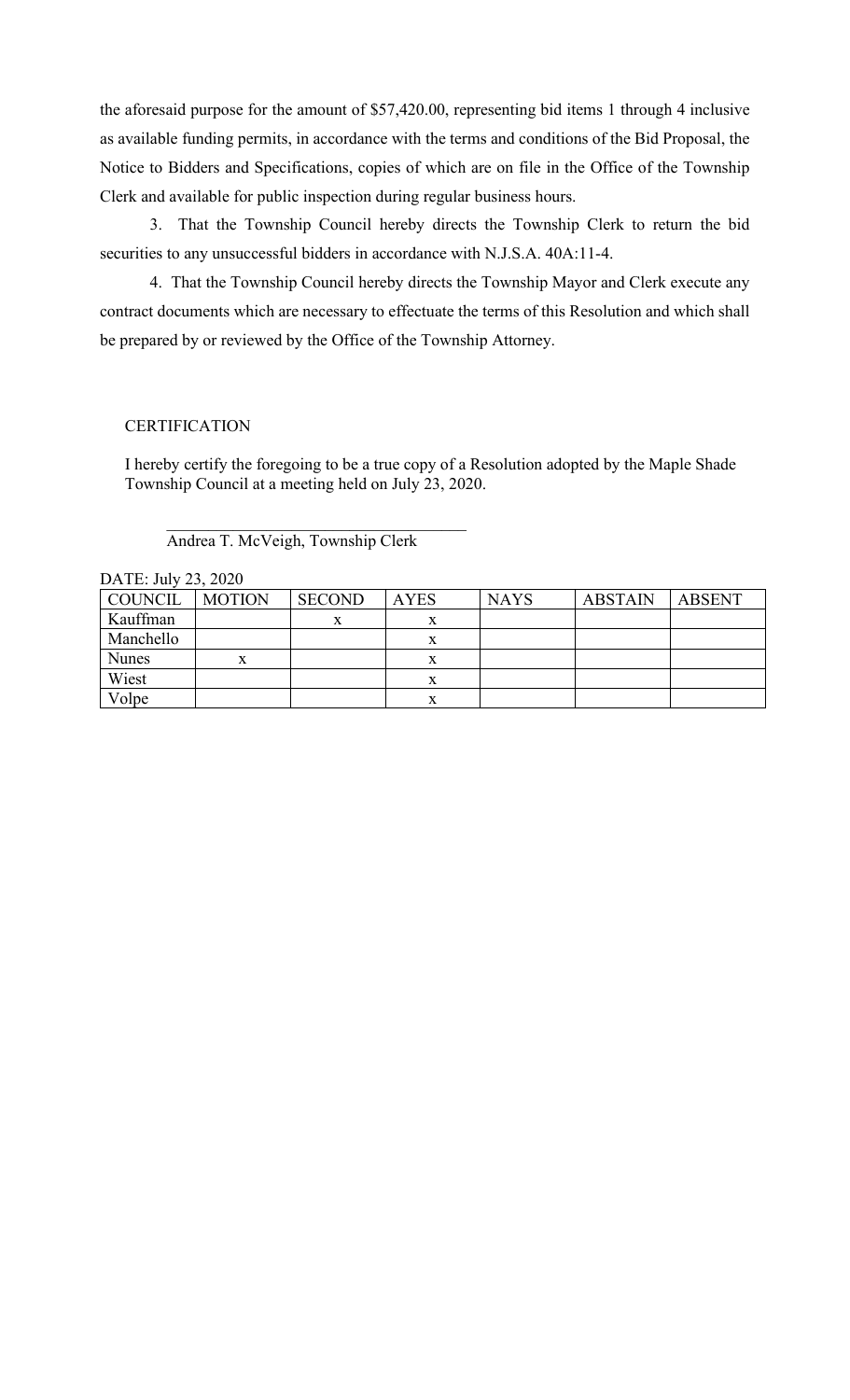### Governing Body Certification of the 2019 Annual Audit

WHEREAS, NJSA 40A:5-4 requires the governing body of every local unit to have made an annual audit of its books, accounts and financial transactions; and

WHEREAS, the Annual Report of Audit for the year 2018 has been filed by a Registered Municipal Accountant with the Township of Maple Shade pursuant to NJSA 40A:5-6, and copy has been received by each member of the governing body; and

WHEREAS, R.S 52:27BB-34 authorizes the Local Finance Board of the State of New Jersey to prescribe reports pertaining to the local fiscal affairs; and

WHEREAS, the Local Finance Board has promulgated NJAC 5:30-6.5, a regulation requiring that the governing body of each municipality shall be resolution, certify to the Local Finance Board of the State of New Jersey that all members of the governing body have reviewed, as a minimum, the sections of the annual audit entitled "Findings and Questioned Costs" or "Findings and Recommendations"; and

WHEREAS, the members of the governing body have personally reviewed as a minimum the Annual Report of Audit, and specifically the sections of the Annual Audit entitled "Findings and Questioned Costs" or "Findings and Recommendations", as evidenced by the group affidavit form of the governing body attached hereto; and

WHEREAS, such resolution of certification shall be adopted by the governing body no later than forty-five days after the receipt of the annual audit, pursuant to NJAC 5:30-6.5; and

WHEREAS, all members of the governing body have received and have familiarized themselves with, at least, the minimum requirements of the Local Finance Board of the State of New Jersey, as stated aforesaid and have subscribed to the affidavit, as provided by the Local Finance Board; and

Whereas, failure to comply with the regulations of the Local Finance Board of the State of New Jersey may subject the members of the governing body to the penalty provisions of R.S 52:27BB-52 – to wit: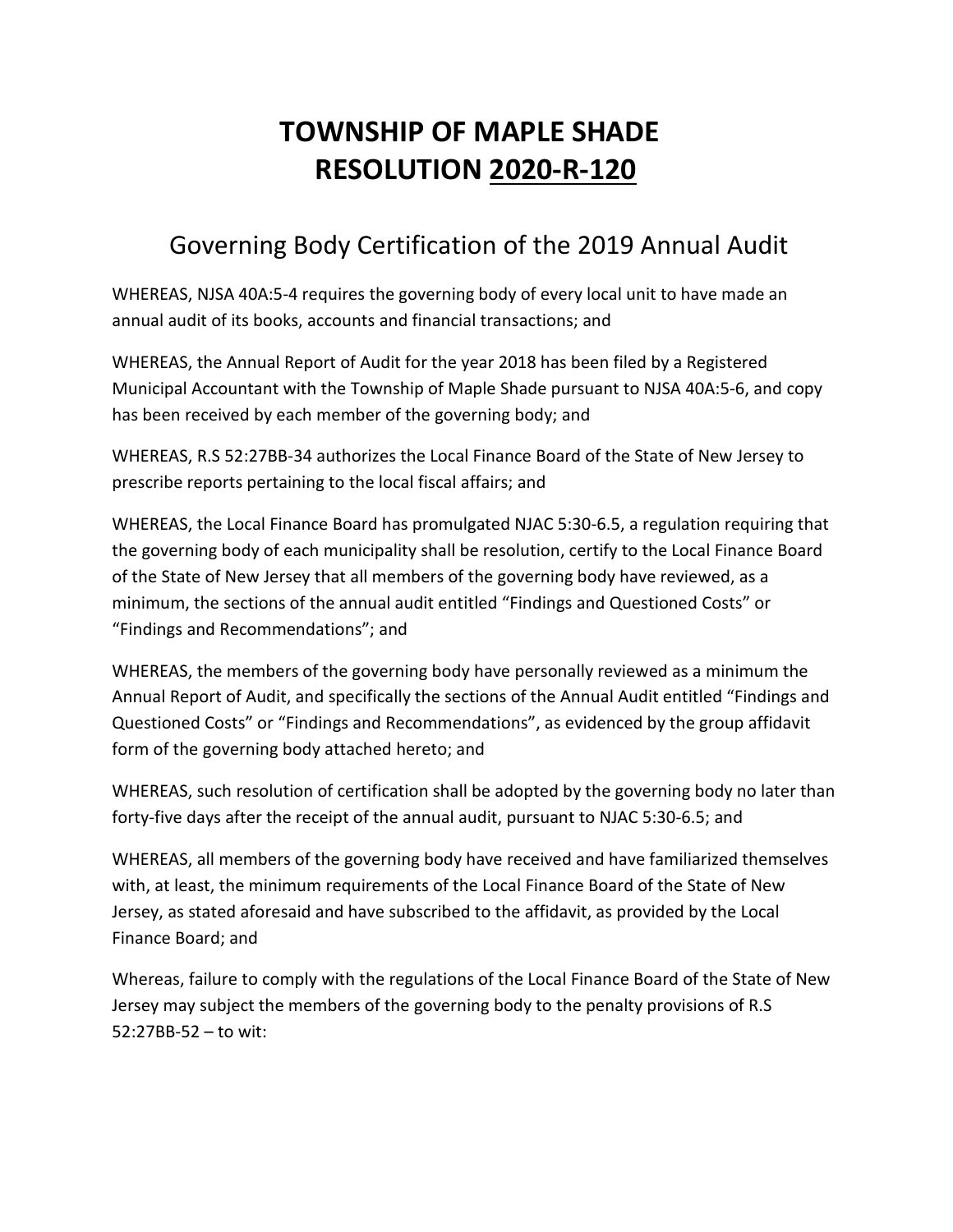R.S. 52:27BB-52- A local officer or member of a local governing body who, after a date fixed for compliance, fails or refuses to abbey and order of the director (Director of Local Government Services), under the provisions of this Article, shall be guilty of a misdemeanor and, upon conviction, may be fined not more than one thousand dollar (\$1,000.00) or imprisoned for not more than one year, or both, in addition shall forfeit his/her office."

NOW, THEREFOR BE IT RESOLVED, that the Township of Maple Shade, hereby states that it has complied with NJAC 5:30-6.5 and does hereby submit a certified copy of this resolution and the required affidavit to said Board to show evidence of said compliance.

#### **CERTIFICATION**

I hereby certify the foregoing to be a true copy of a Resolution adopted by the Maple Shade Township Council at a meeting held on July 23, 2020.

 $\overline{\mathcal{L}}$ Andrea T. McVeigh, Township Clerk

| COUNCIL    | <b>MOTION</b> | <b>SECOND</b> | <b>AYES</b> | <b>NAYS</b> | <b>ABSTAIN</b> | <b>ABSENT</b> |
|------------|---------------|---------------|-------------|-------------|----------------|---------------|
| Kauffman   |               |               |             |             |                |               |
| Manchello  |               |               |             |             |                |               |
| Ms. Nunes  |               |               |             |             |                |               |
| Wiest      |               |               |             |             |                |               |
| Mrs. Volpe |               |               |             |             |                |               |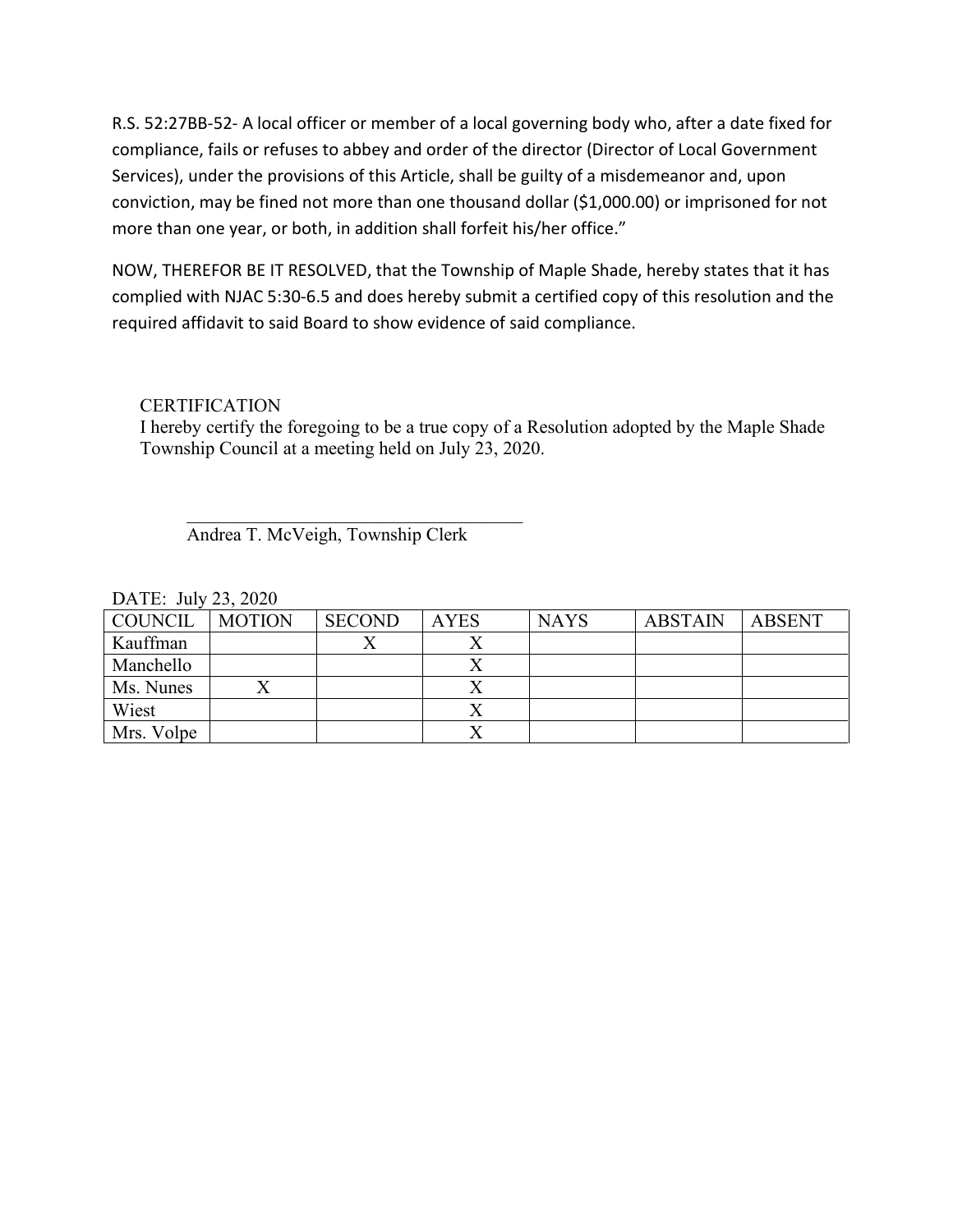#### **AUTHORIZE SCHOOL RESOURCE OFFICER AGREEMENT**

**WHEREAS**, the Maple Shade Board of Education and the Township of Maple Shade previously determined to provide for one Maple Shade Police Department Officer to be assigned to the School District on a full-time basis as a School Resource Officer ("SRO"); and

**WHEREAS**, as provided in the Shared Service Agreement for these services, the parties annually evaluate whether the program should be continued and have determined that is in the best interest of the School District and the Township to continue this program.

**WHEREAS**, N.J.S.A. 40:65-4. et seq. provides that local units may enter into an agreement to provide or to receive any service that each local unit participating in the agreement is empowered to provide or receive within its own jurisdiction; and

**WHEREAS**, the School Resource Officer Shared Services Agreement shall be effective for a two year term, 2020-2021 school year and 2021-2022 school year, (September 1st and terminating on June 30th of each year). For 2020-2021, the annual School District funding shall be \$92,158.22 and for the 2021-2022 school year, the annual School District funding shall be \$94,922.96.

**NOW THEREFORE**,**BE IT RESOLVED** by the Township Council of the Township of Maple Shade, County of Burlington as follows:

1) That the Township Council hereby agrees to enter into an agreement with the Maple Shade Board of Education for the assignment of one Township police officer to the School District as the School Resource Officer for the 2020-2021 and 2021-2022 school years, subject to the sharing of costs and such other terms and conditions set forth in the Agreement and further subject to the Board of Education approving the Agreement.

2) That the Mayor and Township Clerk are hereby authorized to execute the Shared Service Agreement on behalf of the Township in a form approved by the Township Attorney.

#### **CERTIFICATION**

I hereby certify the foregoing to be a true copy of a Resolution adopted by the Maple Shade Township Council at a meeting held on July 23, 2020.

Andrea T. McVeigh, Township Clerk

 $\overline{\phantom{a}}$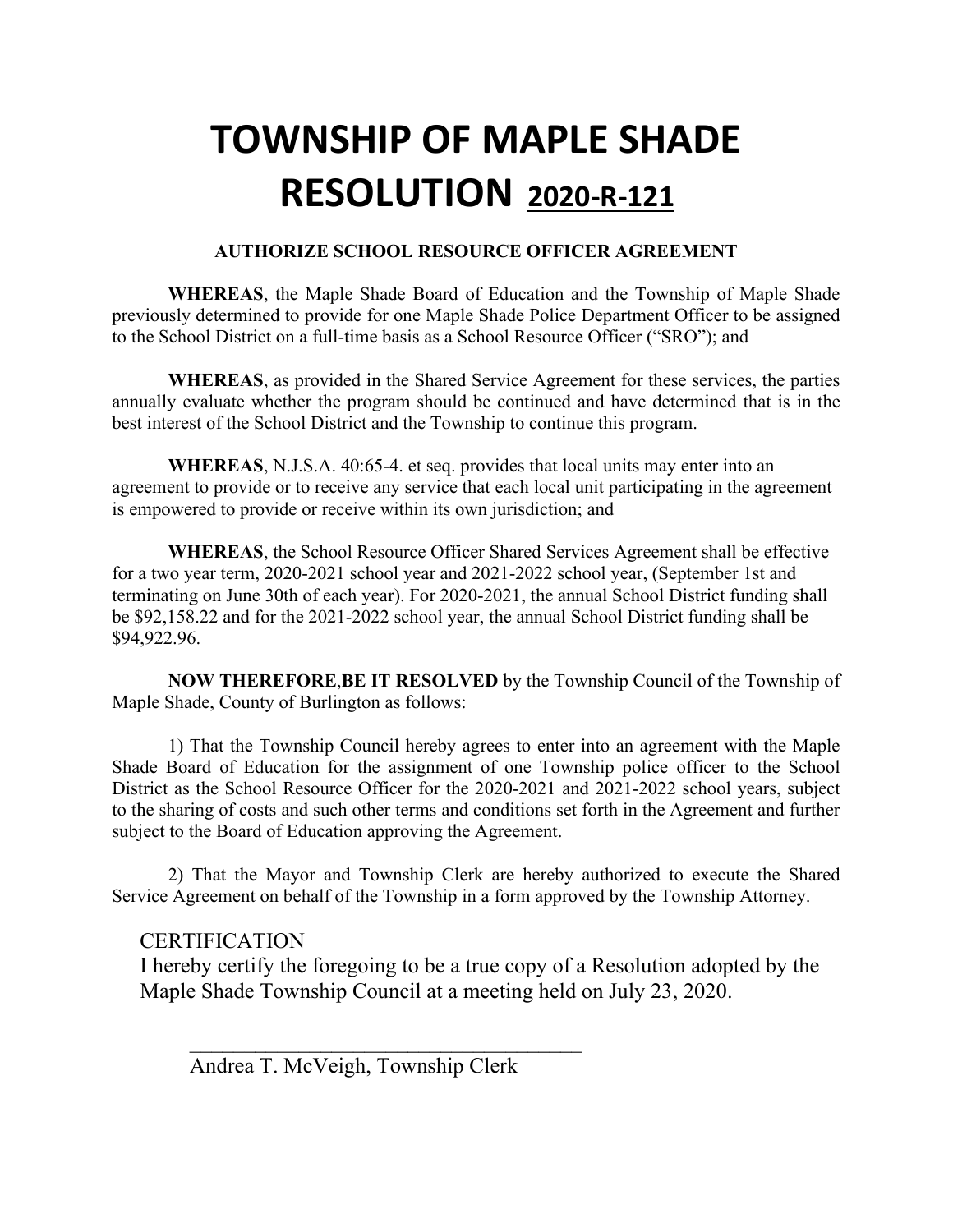DATE: July 23, 2020

| COUNCIL    | <b>MOTION</b> | <b>SECOND</b> | <b>AYES</b> | <b>NAYS</b> | <b>ABSTAIN</b> | ABSENT |
|------------|---------------|---------------|-------------|-------------|----------------|--------|
| Kauffman   |               | X             | x           |             |                |        |
| Manchello  |               |               | x           |             |                |        |
| Ms. Nunes  |               |               | x           |             |                |        |
| Wiest      |               |               |             |             |                |        |
| Mrs. Volpe |               |               |             |             |                |        |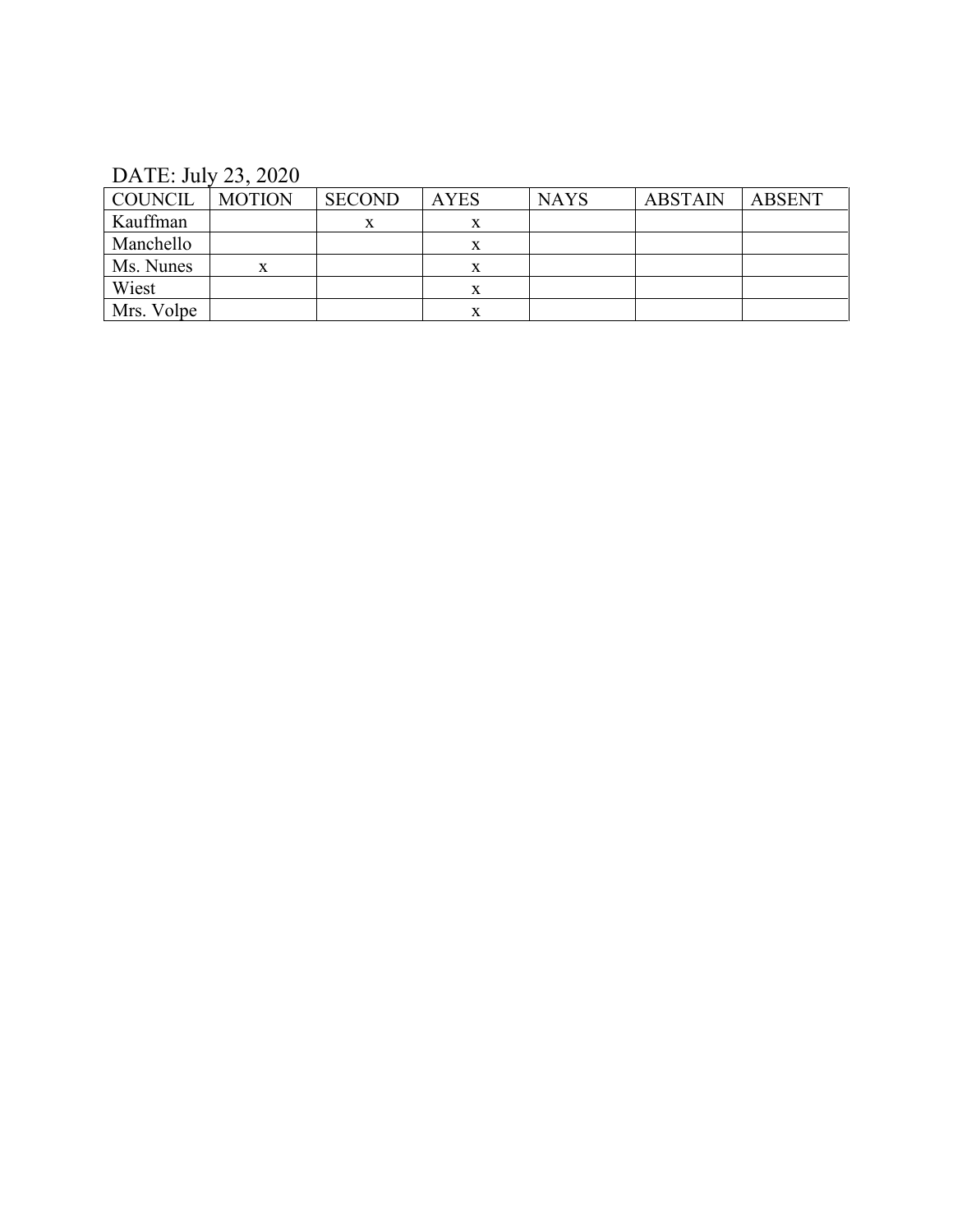#### **AUTHORIZE SHARED SERVICES AGREEMENT BETWEEN MAPLE SHADE TOWNSHIP AND MAPLE SHADE BOARD OF EDUCATION FOR CLASS III OFFICER SERVICES**

**WHEREAS**, the Maple Shade Board of Education seeks to provide additional security in the Township Schools; and

**WHEREAS**, the Township has instituted the use of Class III Special Law Enforcement Officers; and

**WHEREAS**, the Board and Township agree that a Shared Services Agreement, pursuant to N.J.S.A. 40A:65-1 et seq. providing for the use of Class III Special Law Enforcement Officers for school security promotes their mutual public purposes and best interests; and

**WHEREAS**, N.J.S.A. 40:65-4. et seq. provides that local units may enter into an agreement to provide or receive any service that each local unit participating in the agreement is empowered to provide or receive within its own jurisdiction; and

**WHEREAS**, the Class III Officer Shared Services Agreement shall be effective for the 2020-2021 School Year, commencing on September 1, 2020 and terminating on June 30, 2021; and

**WHEREAS**, the Chief of Police shall assign four (4) Class III Special Law Enforcement Officers (the "Officers") who will serve as security for the Township Public Schools; and

**WHEREAS** the Board shall be responsible for the costs of the Officers' training, uniforms and for their vehicle modifications in addition to the Officers' salary; and

**NOW THEREFORE**, **BE IT RESOLVED** by the Township Council of the Township of Maple Shade, County of Burlington as follows:

1) That the Township Council hereby agrees to enter into an agreement with the Maple Shade Board of Education for the assignment of four Class III Officer to the Township School District for the 2020-2021 school year, subject to the payment of salaries and related costs and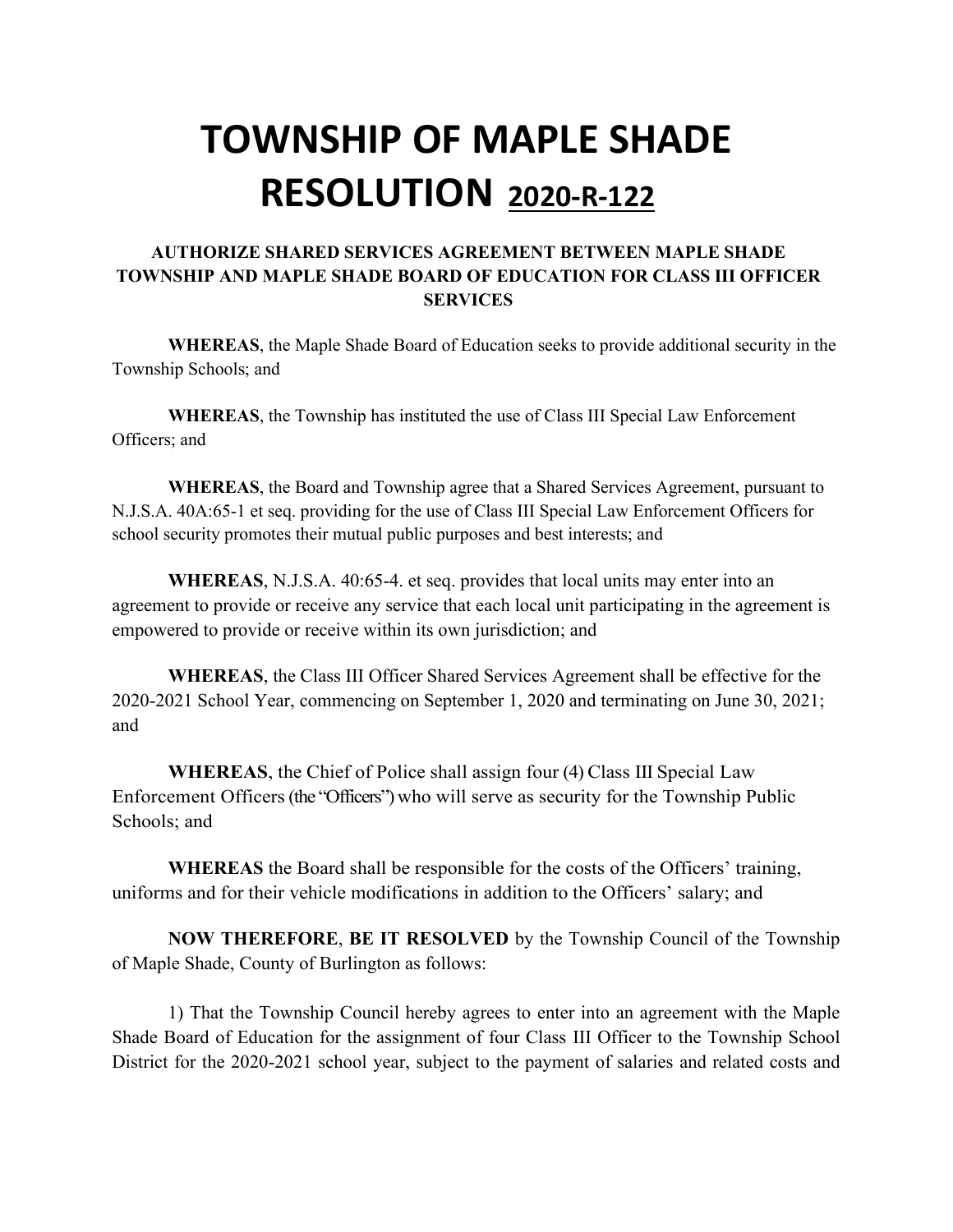such other terms and conditions as set forth in the Agreement and further subject to the Board of Education approving the Agreement.

2) That the Mayor and Township Clerk are hereby authorized to execute the Shared Service Agreement on behalf of the Township in a form approved by the Township Attorney.

#### **CERTIFICATION**

I hereby certify the foregoing to be a true copy of a Resolution adopted by the Maple Shade Township Council at a meeting held on July 23, 2020.

Andrea T. McVeigh, Township Clerk

 $\overline{\phantom{a}}$ 

| COUNCIL    | <b>MOTION</b> | <b>SECOND</b> | <b>AYES</b> | <b>NAYS</b> | <b>ABSTAIN</b> | <b>ABSENT</b> |
|------------|---------------|---------------|-------------|-------------|----------------|---------------|
| Kauffman   |               | x             |             |             |                |               |
| Manchello  |               |               |             |             |                |               |
| Ms. Nunes  |               |               |             |             |                |               |
| Wiest      |               |               |             |             |                |               |
| Mrs. Volpe |               |               |             |             |                |               |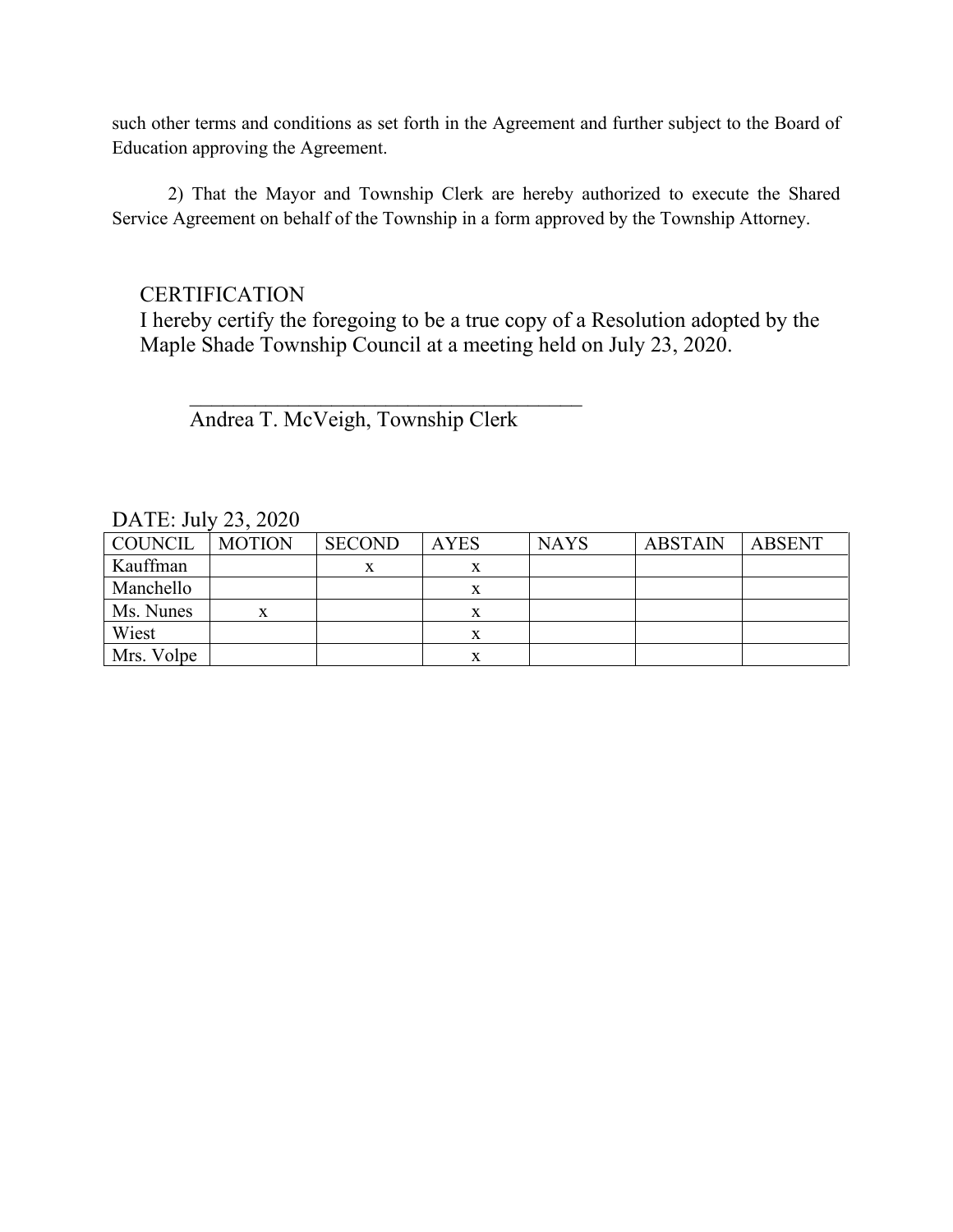#### RESOLUTION TO DECLARE BLOCK 129.08, LOT 38 AS TAX EXEMPT AND TO CANCEL TAXES FROM JULY 16, 2020 THROUGH DECEMBER 31, 2020

WHEREAS, the Tax Assessor, by way of a July 16, 2020 memorandum, has requested that the Township Council cancel and refund the taxes paid from July 16, 2020 through December 31, 2020 for the property known as Block 129.08, Lot 38 and declare said property tax exempt as the Township Assessor has determined that the property owner meets the criteria of N.J.S.A. 54:04-3.30 to merit tax exemption as the widow of a totally disabled veteran; and

WHEREAS, the Township Council may revise and adjust past due assessments when in error and desires to act favorably with respect to the aforementioned recommendation.

NOW, THEREFORE, BE IT RESOLVED, by the Township Council of the Township of Maple Shade, in the County of Burlington and State of New Jersey, as follows:

1. That the Township Council, for the aforementioned reasons, hereby cancels and refunds the municipal portion of real property taxes paid from July 16, 2020 through December 31, 2020 for Block 129.08, Lot 38 in the manner and in the amounts set forth in the attached Schedule A.

2. That the Township Council hereby declares Block 129.08, Lot 38 tax exempt pursuant to N.J.S.A. 54:4-3.30 based on the proof submitted that the property owner is a totally disabled veteran.

#### **CERTIFICATION**

I hereby certify the foregoing to be a true copy of a Resolution adopted by the Maple Shade Township Council at a meeting held on July 23, 2020.

| COUNCIL      | <b>MOTION</b> | <b>SECOND</b> | <b>AYES</b> | <b>NAYS</b> | <b>ABSTAIN</b> | <b>ABSENT</b> |
|--------------|---------------|---------------|-------------|-------------|----------------|---------------|
| Kauffman     |               | x             |             |             |                |               |
| Manchello    |               |               | x           |             |                |               |
| <b>Nunes</b> | x             |               | x           |             |                |               |
| Wiest        |               |               | x           |             |                |               |
| Volpe        |               |               | x           |             |                |               |

### DATE: July 23, 2020

 $\overline{\mathcal{L}}$ Andrea T. McVeigh, Township Clerk